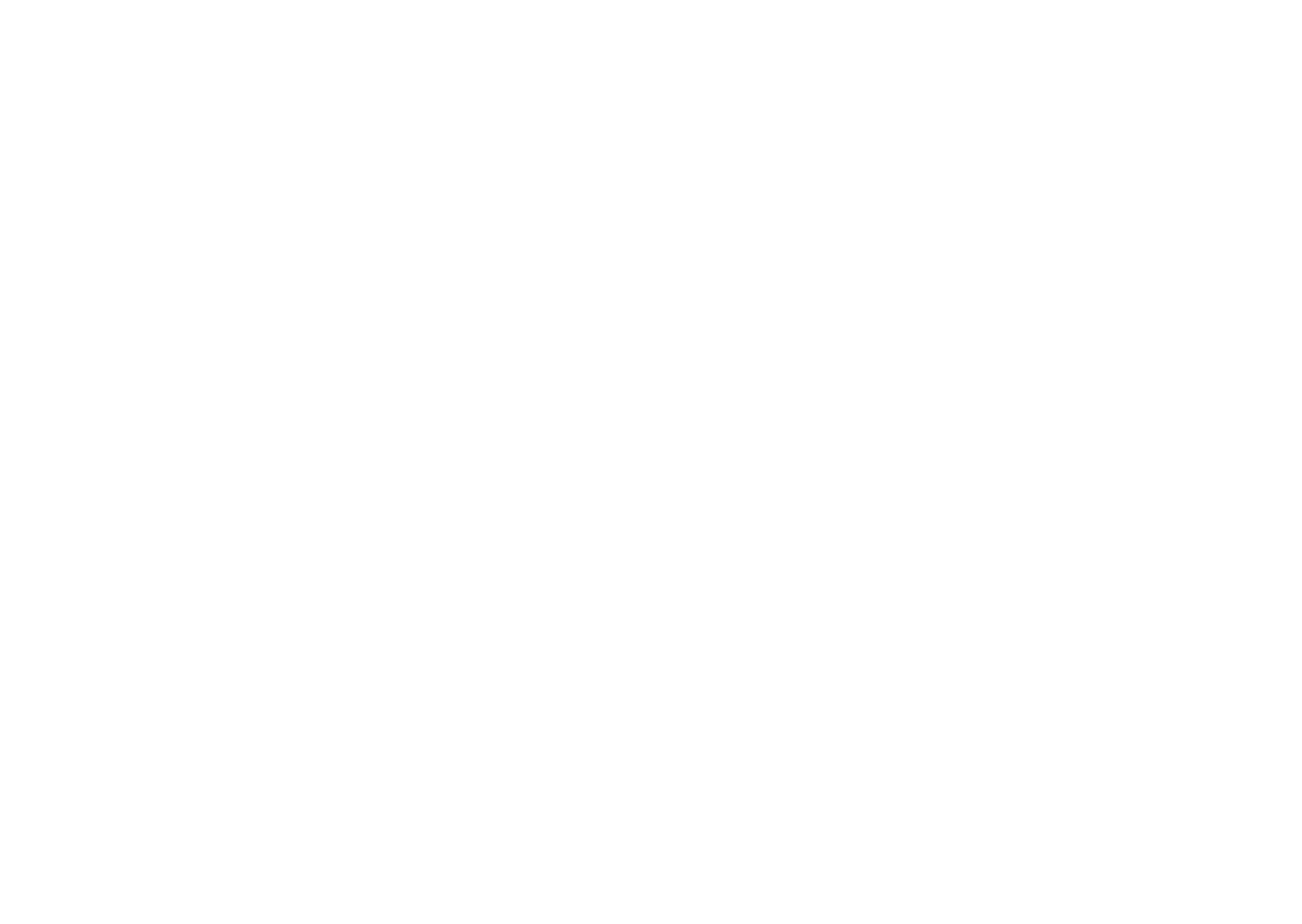## **Lysander Spooner and Natural Rights**

(Vices Are Not Crimes. By Lysander Spooner. Taanstaafl, PO Box 257, Cupertino, CA 95014, USA. \$2.95)

"Vices Are Not Crimes" was an essay contributed anonymously by Lysander Spooner to a book on temperance reform by Dio Lewis in 1875. Overlooked by the compiler of Spooner's collected works, it was discovered by Carl Watner and is now republished as a well produced but rather expensive pamphlet.

Spooner's thesis is that "crime" and "vices" are not the sure thing. "Crimes" are these acts by meme of which one individual harms the person or property of another. "Vices" are simply errors which an individual makes "in his search after his own happiness". Government therefore has no business interfering with "vices". Its sole concern should be with the punishment of "crisis".

Spooner argues his thesis with his usual display of tight-wired reasons expressed in the clear, dry style that is his hallmark. But he seriously weakens his case by his attachment to a moralistic viewpoint. Indeed, "vice" is a moral spook of the first water and his attempt to identify it with an error made in "the search after happiness" is open to all manner of objections. For example, if I rush across a busy street on my way to see a film I have long looked forward to and am knocked down by a car, I certainly make an error in my "search after happiness", but this can hardly be called a "vice".

Again, Spooner's deistic beliefs lead him to personalise "Nature" in such fantastic statements as "Nature knows…what she designs each individual for, what knowledge he requires and how he must get it." To which one can only answer: Bullshit! Voltairine de Cleyre, who also knew how to personalise "Nature" when it suited her, effectively put the contrary case to Spooner when she wrote "Nature knows nothing of rights, she knows power only, and a louse has so much natural right as a man to the extent of its power."